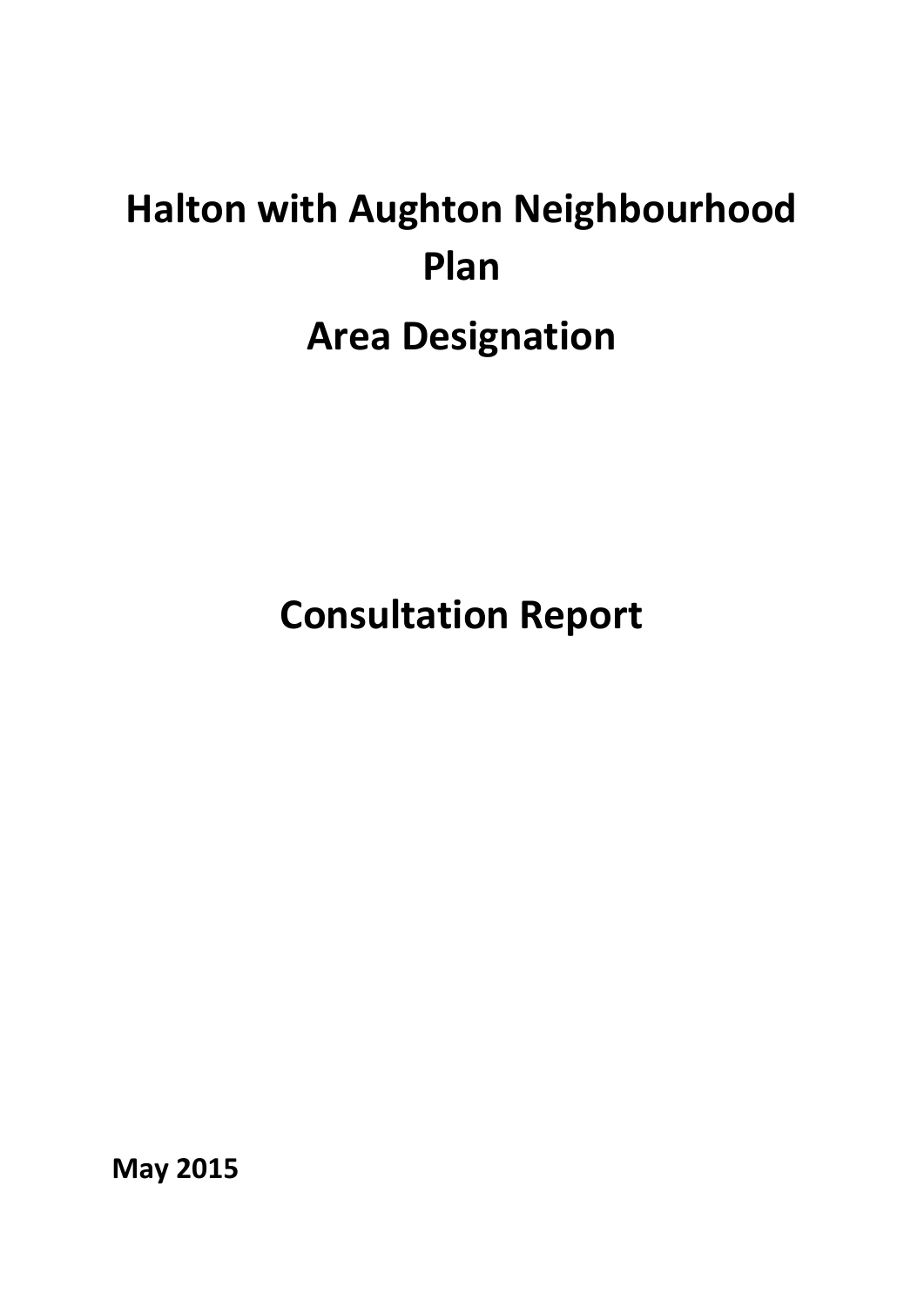## **1. Introduction**

- 1.1 Neighbourhood planning gives communities the chance to decide where new development should be and what it should look like. For example, new homes, shops and offices. A plan must be in line with the District's Local Plan and is subject to an independent examination and community referendum. If approved, a neighbourhood plan forms part of the district's Local Plan and it is used in helping to make decisions on planning applications.
- 1.2 One of the first stages of developing a neighbourhood plan is to agree the area that this will cover.

## **2. Background**

- 2.1 Halton with Aughton Parish Council submitted an application on 6 March 2015 to designate their neighbourhood plan area, this proposal covered the whole parish area.
- 2.2 Lancaster City Council consulted on the application for 6 weeks, from 9 March 2015 to 20 April 2015, before making a decision.
- 2.3 A press release was issued and an article appeared on The Lancaster Guardian website on Friday 13 March 2015. An information email was also sent out to the planning policy consultation list (1,459 contacts).
- 2.4 The application letter, completed form and a map of proposed area could be viewed on the council's website and in in The Centre@halton, The library on Pennystone Road or the noticeboard at the Top shops.
- 2.5 Comments could be sent to the Planning and Housing Policy Team by email or post.

## **3. Summary of Consultation Responses**

- 3.1 Six organisations and two individuals responded to the Halton with Aughton neighbourhood plan designation area consultation.
	- Cllr Woodruff (9.3.15)
	- Health and Safety Executive (10.3.15)
	- Nick Moule (10.3.15)
	- Highways England (13.3.15)
	- English Heritage (17.3.15)
	- Coal Authority (19.3.15)
	- Lancashire County Council Property Services (15.4.15)
	- United Utilities Water Limited provided a late response (22.4.15)
- 3.2 There have been no objections to the proposed Halton with Aughton neighbourhood plan designation area, however a range of advice and guidance has been provided by a number of respondents.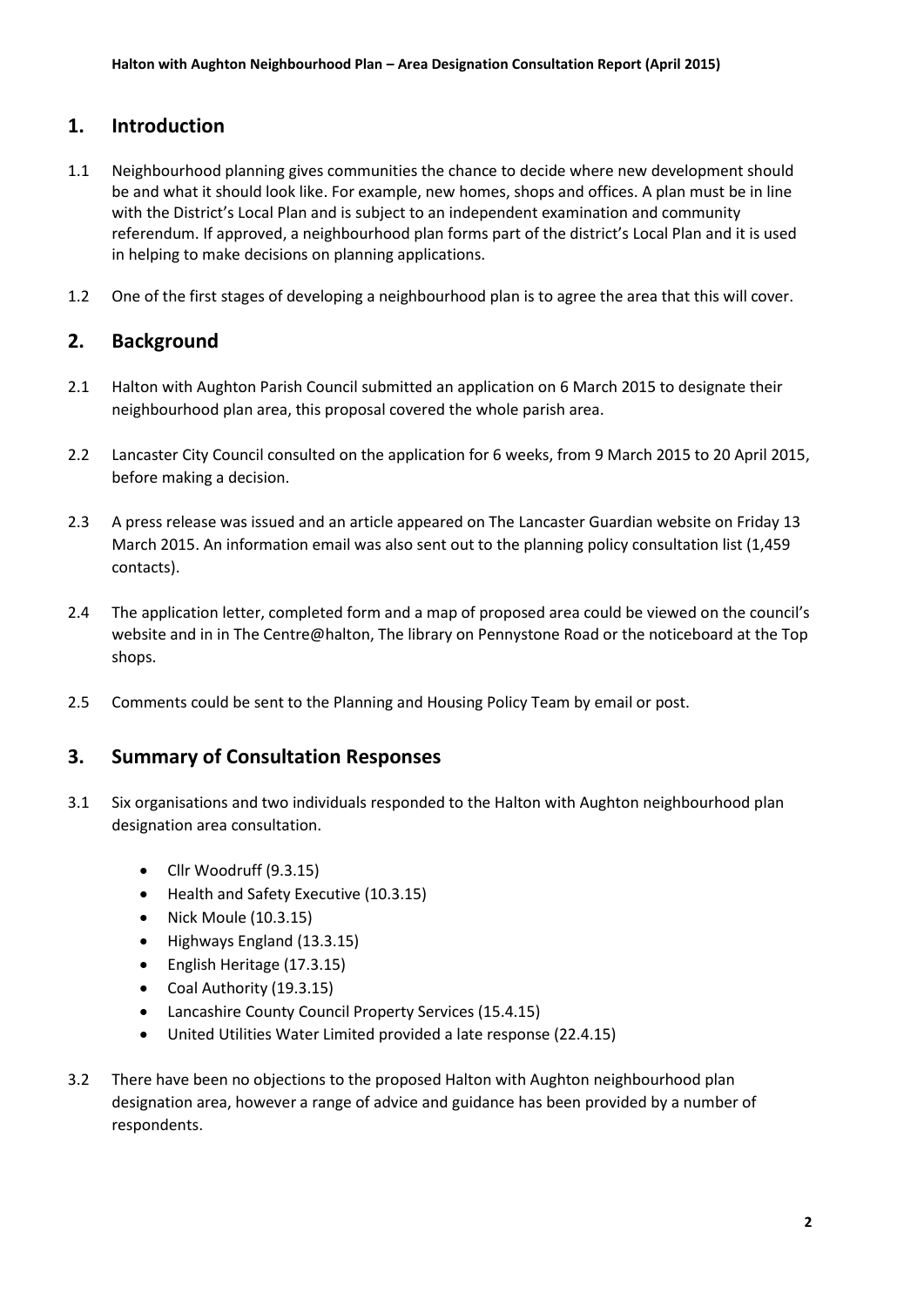- 3.3 Cllr Woodruff fully supported the application and highlighted the localism agenda. He also raised the urgency to progress and adopt the Lancaster District Local Plan.
- 3.4 The Health and Safety Executive highlighted that a number of consultation zones were within the proposed neighbourhood plan boundary. Various issues were raised including housing allocations, workplace allocations and mixed use allocations. They recommended that consultation zones should be marked on future maps to identify future development proposals that could encroach on consultation zones and the extent of any encroachment that could occur. They suggested that proposal maps in site allocation development planning documents may be suitable for presenting this information. They particularly recommended marking the zones associated with MAHPs and the HSE advises that Halton with Aughton should contact the pipeline operator for up to date information on pipeline location, as pipeline can be diverted by operators from notified routes. HSE have sent a copy of their response letter to the relevant pipeline operator.
- 3.5 Nick Moule suggested that Caton should be included in the neighbourhood plan area (Caton have since submitted their own application). He recognised the implications for officer resources, suggested that the neighbourhood plan would need to take the wider district needs into account, should not restrict future housing growth and should seek to provide a mixture of housing, importantly provision of social housing.
- 3.6 The Highways England has no objection to the application or the proposed boundary of the proposed Neighbourhood Plan area. However, they noted that the proposed Plan area covers both sides of the M6 motorway for a short stretch to the north of the existing Junction 34. They highlighted that they would be interested in any development that may affect the safe and efficient operation of the M6 motorway, especially development that:
	- is located on land adjacent to the motorway.
	- is likely to generate a traffic impact upon the motorway and those routes access to it. The Highways England requested to continue to be consulted as the Halton with Aughton

Neighbourhood Plan progresses.

- 3.7 English Heritage had no comment to make and do not wish to be consulted at future stages of the neighbourhood plan, unless the developing plan proposes significant impacts or changes in relation to designated heritage assets or their setting. However, they provided a range of guidance including evidence base, spatial portrait, plan policies, development management Policies, strategic cross boundary issues and site allocations.
- 3.8 The Coal Authority had no specific comments to make as the proposed neighbourhood plan area is outside the defined coalfield, they therefore do not wish to be consulted on this in future.
- 3.9 Lancashire county Council Property Services highlighted that they own a number of properties and parcels of land within the proposed Neighbourhood Plan boundary. They asked to continue to be engaged in the development of the Halton Neighbourhood Plan.
- 3.10 United Utilities Water Limited had no comments to make. However, they would like to be included in further consultations to ensure that they can facilitate the delivery of necessary sustainable infrastructure in line with the Neighbourhood Plan delivery targets, whilst safeguarding services for their customers. They requested that this response should be considered in conjunction with historical responses.